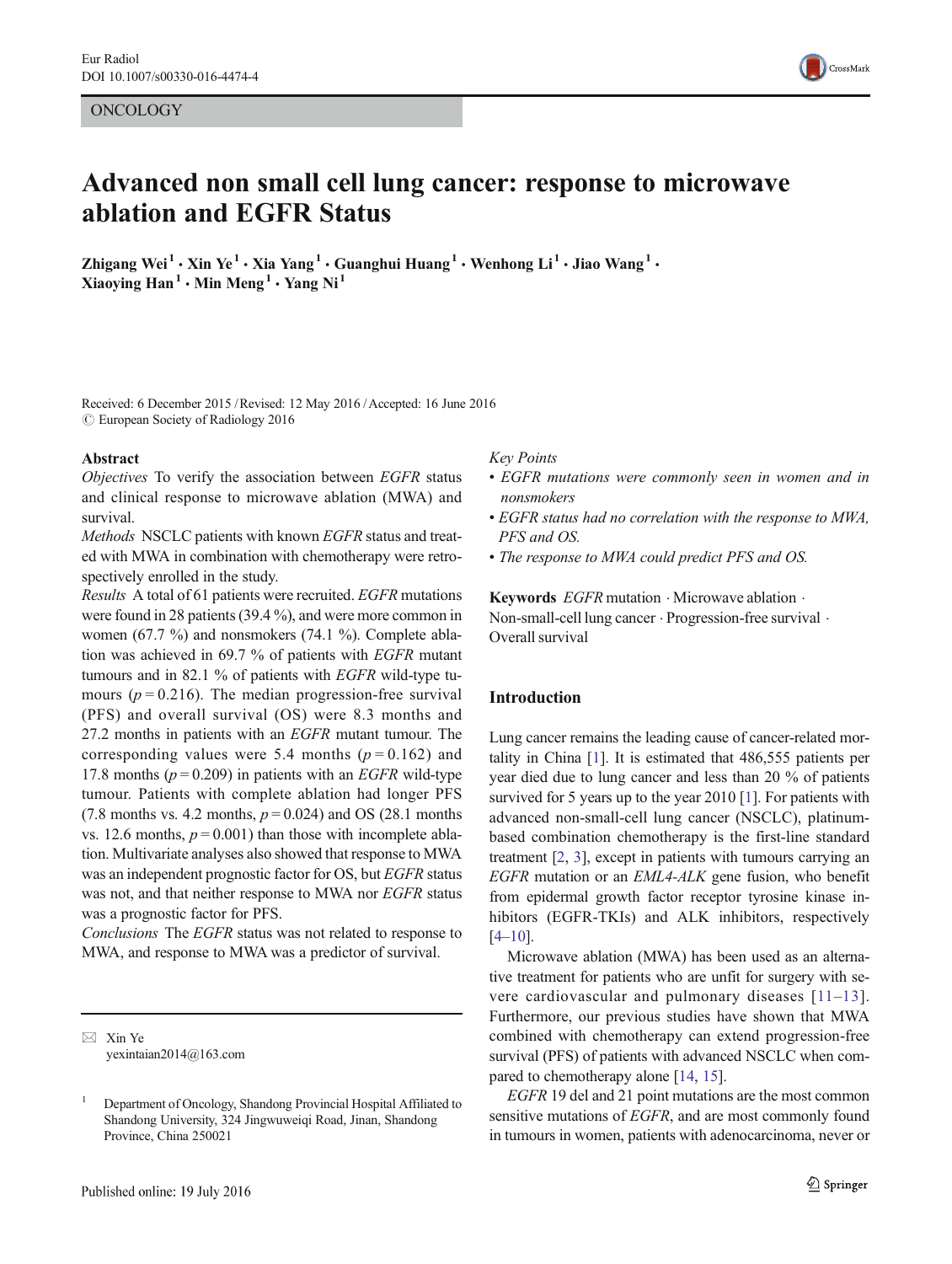light former smokers, and patients of east-Asian origin [[16\]](#page-8-0). Several studies have demonstrated that patients with EGFR mutant tumours also benefit more from radiotherapy than those with EGFR wild-type tumours [[17](#page-8-0)–[21](#page-8-0)]. However, the association between EGFR mutation status and MWA outcomes in patients treated with MWA combined with chemotherapy or EGFR-TKIs has not yet been clarified. We assumed that patients with EGFR mutations respond better to MWA than patients with EGFR wild-type tumours and conducted this study to evaluate the relationship between EGFR mutation status and MWA outcomes.

# Materials and methods

#### Patient selection

Between 12 April 2013 and 1 October 2015 patients who met the following criteria were retrospectively enrolled in the study: (1) pathologically verified peripheral NSCLC, (2) stage IIIB or IV, (3) adequate formalin-fixed paraffin-embedded (FFPE) tumour slides available for EGFR mutation testing, (4) chemotherapy-naive (except patients with recurrence treated with adjuvant chemotherapy or adjuvant radiation), (5) an Eastern Cooperation Oncology Group performance status (ECOG PS) of 0 to 2, and (6) adequate pulmonary, cardiac, hepatic, renal and haematological functions to allow anticancer treatment. The study was approved by the Ethics Committee of Shandong Provincial affiliated to Shandong University. All patients provided written informed consent.

## EGFR tests

DNA was extracted from 4-μm FFPE tumour slides using the QIAamp DNA FFPE tissue kit (Qiagen, Germany) according to the manufacturer's instructions. Extracted DNA was dissolved in Tris-HCl (10 mmol/L, pH 8.0) to measure the DNA concentration using ultraviolet spectrophotometry. The recommended DNA concentration was 10 ng/μL. The BPSPqPCR detection kit (Amoy Diagnostics Ltd., Fujian, China) was used for fluorescence PCR determination (StrataGene MX3000P) of four types of *EGFR* gene mutations in exons 18 to 21. A positive control to ensure adequate DNA quality and a no template control were included according to the protocol. A classic S-curve and a  $C_t$  value of >30 were considered a positive result, indicating the presence of a mutation.

## Anticancer treatments

Patients were treated with MWA and chemotherapy or EGFR-TKIs. MWA of the primary tumour sites was first performed, followed by chemotherapy or EGFR-TKI treatment after an interval of 7 days. A GE LightSpeed 64 V spiral CT machine

was used for the procedure. An MTC-3C MWA instrument was used (YZB 1408-2003, no. SFDA (III) 20073251059; Nanjing Qiya Medical Equipment Co., Jiangsu, China). The emission frequency of the microwave antenna was  $2,450 \pm$ 50 MHz, and the output energy ranged from 0 W to 100 W. The microwave antenna had an effective length of 100 – 180 mm and an outside diameter of  $14 - 20$  G, with a long tapered pointed end. A water circulation cooling system was used to reduce the surface temperature of the antenna. MWA with an output of  $60 - 70$  W has an ablative zone of nearly  $3.5 \times 3$  cm. For tumours of 3.5 cm or more, the ablation procedure was performed with two ablative antennas.

Local anaesthesia and preemptive analgesia were used before the procedure, after which patients were moved into the appropriate position. A CT scan was performed to enable the channel to be planned preoperatively, and was followed by a skin incision at the puncture point and passing the ablation microwave antenna through the deeper layers of tissue to the target lesion. Once the cold circulating pipes and circulating pumps had been connected to the MWA antenna and MWA machine with a cable, MWA was performed. After the procedure, the MWA antenna was removed, and the puncture site disinfected and bandaged. A CT scan was performed immediately to evaluate the ablation margin, size and shape, and to ensure there were no complications. The proposed ablation margin was 0.5 cm.

The procedures used for MWA and the chemotherapy regimens have been previously described [\[14,](#page-8-0) [15](#page-8-0)]. The chemotherapy regimen consisted of pemetrexed at 500 mg/m<sup>2</sup> on day 1, docetaxel at 75 mg/m<sup>2</sup> on day 1 or gemcitabine at 1,250 mg/m<sup>2</sup> on days 1 and 8, in combination with cisplatin at 75 mg/m<sup>2</sup> on day 1 or carboplatin with an area under the curve of 5 mg/ml  $\cdot$  min administered every 3 weeks for up to six cycles. In patients treated with EGFR-TKIs, oral gefitinib (250 mg daily) or erlotinib (150 mg daily) was administered until disease progression or intolerable toxicity.

#### Response assessment

The response to MWA was assessed according to expert consensus guidelines for thermal ablation of primary and metastatic lung tumours [\[22\]](#page-8-0), and the response to chemotherapy was assessed according to the RECIST 1.1 guidelines. One month after ablation, a contrast-enhanced CT scan was performed to assess the response to MWA. Complete ablation was indicated by lesion disappearance, complete cavernous formation, fibrotic progression or scarring, or an involuted or unchanged solid nodule without signs on the contrastenhanced CT scan, and/or atelectasis. Incomplete ablation was indicated by incomplete cavernous formation with some solid or liquid components remaining and irregular peripheral or internal enhancement signs on the CT scan, partial fibrosis with solid residues in the fibrotic lesion seen as irregular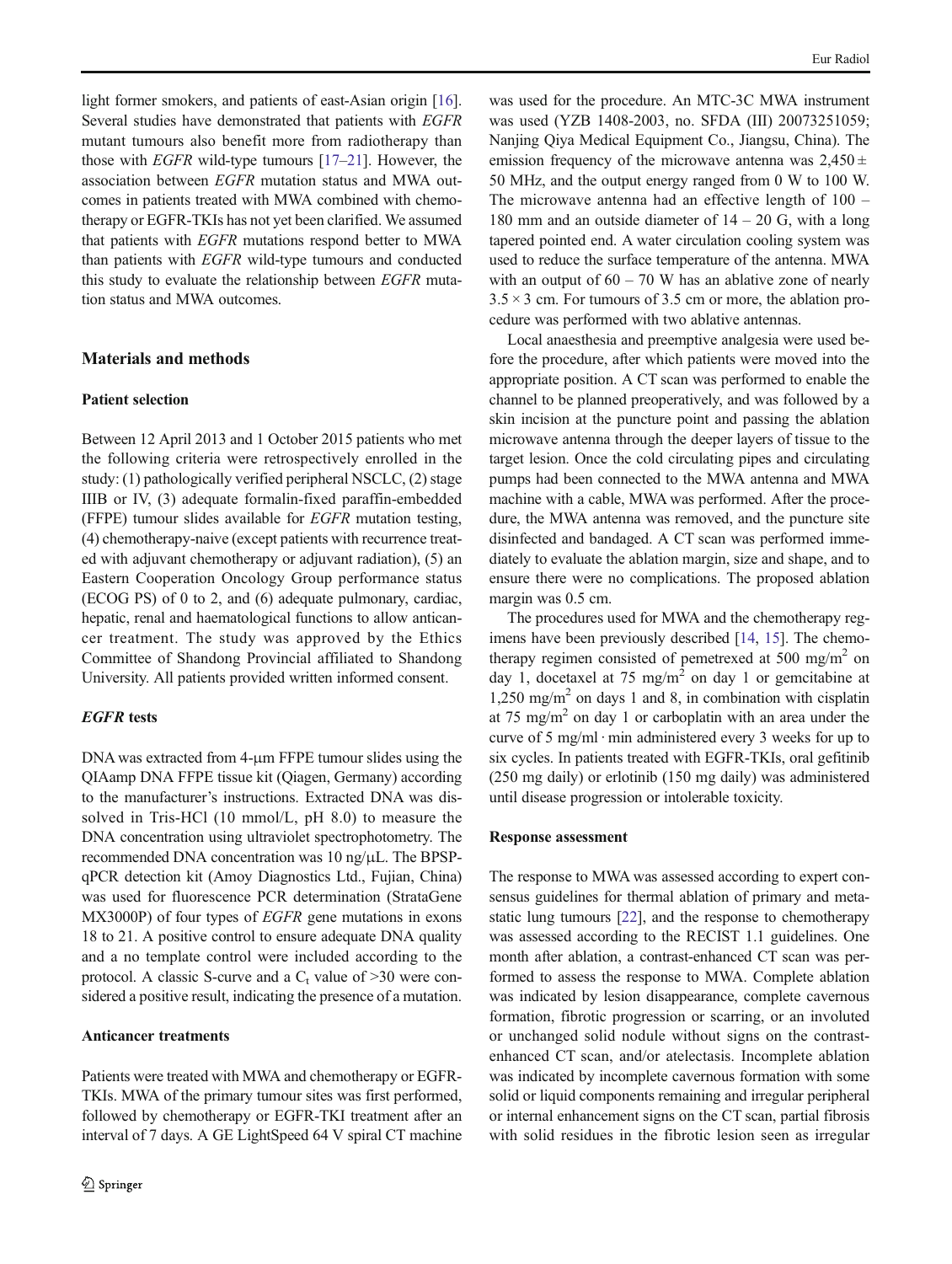peripheral or internal enhancement signs on the CT scan, and/ or solid nodules with unchanged or increased size also seen as irregular peripheral or internal enhancement signs on the CT scan [\[22\]](#page-8-0).

In patients treated with chemotherapy, a CT scan was performed every two cycles. In those receiving targeted therapies, the first CT scan was performed after 1 month, and then every 2 months. PFS was defined from the time of MWA to the time of disease progression at the site of the ablated lesion or other metastatic sites. Overall survival (OS) was defined as the time from the start of MWA to death from any cause.

#### Statistical analysis

SPSS v.17.0 was used for statistical analysis. The chi-squared test was used to evaluate the associations between the EGFR mutation status and clinicopathological characteristics or MWA response. PFS and OS were assessed using the Kaplan-Meier method, along with univariate and Cox regression multivariate analyses (including the EGFR status and those factors with  $p < 0.1$  in univariate analysis). All tests were two-sided, and a  $p$  values <0.05 were considered significant.

# Results

## Patient characteristics

Between 12 April 2013 and 1 October 2015 a total of 61 patients with NSCLC were enrolled. Of these 61 patients, 31 were women, 31 were 60 years of age or older, 31 were nonsmokers, 58 had adenocarcinoma, 58 had an ECOG PS of 1, and 57 had stage IV disease. Local regional lymph nodes and pulmonary metastases were the most common metastatic sites (82.0 % and 50.8 %, respectively), and 48 patients (78.7 %) had one or two metastatic sites. The baseline characteristics of the patients and the primary tumours treated with MWA were summarized in Table 1.

# Relationship between the EGFR status and baseline characteristics

All 61 patients were screened for EGFR mutations. In 28 patients (45.9 %), the tumour was found to carry an EGFR mutation, 13 of which were 19 del, 13 were L858R point mutation, and 2 were T790M mutation.

EGFR mutations were significantly more common in women (21 of 31 women, 67.7 %, vs. 7 of 30 men, 23.3 %;  $p = 0.001$ ), and nonsmokers (23 of 31 non-smokers, 74.1 %, vs. 5 of 30 smokers, 16.7 %;  $p = 0.000$ ). The baseline characteristics and treatment of the patients with and without EGFR mutation are shown in Table [2.](#page-3-0)

Table 1 Baseline characteristics of the 61 enrolled patients

| Characteristic                         | Value            |
|----------------------------------------|------------------|
| Gender, $n$ $\left(\frac{9}{0}\right)$ |                  |
| Male                                   | 30 (49.2)        |
| Female                                 | 31 (50.8)        |
| Age (years), $n$ $(\%)$                |                  |
| $\geq 60$                              | 31 (50.8)        |
| <60                                    | 30 (49.2)        |
| Smoking history, $n$ (%)               |                  |
| Nonsmoker                              | 31(50.8)         |
| Smoker                                 | 30 (49.2)        |
| ECOG performance status, $n$ (%)       |                  |
| 0                                      | 3(4.9)           |
| 1                                      | 58 (95.1)        |
| Pathology, $n$ $(\%)$                  |                  |
| Adenocarcinoma                         | 58 (95.1)        |
| Other <sup>a</sup>                     | 3(4.9)           |
| Stage, $n$ $\left(\frac{0}{0}\right)$  |                  |
| ШB                                     | 14 (23.0)        |
| IV                                     | 47 (77.0)        |
| EGFR status, $n$ (%)                   |                  |
| Positive                               | 28 (45.9)        |
| Negative                               | 33 (54.1)        |
| EGFR mutation, $n$ (%)                 |                  |
| 19 del                                 |                  |
| L858R                                  | 13 (21.3)        |
|                                        | 13 (21.3)        |
| T790M                                  | 2(3.3)           |
| Tumour location, $n$ (%)               |                  |
| Peripheral/central                     |                  |
| Peripheral                             | 61 (100.0)       |
| Central                                | 0(0.0)           |
| Right/left                             |                  |
| Right                                  | 31 (50.8)        |
| Left                                   | 30 (49.2)        |
| Lobe                                   |                  |
| Upper and middle                       | 39 (63.9)        |
| Lower                                  | 22 (36.1)        |
| Tumour size (cm), mean (range)         | $3.7(0.8-10.0)$  |
| Tumour size (cm), $n$ (%)              |                  |
| $\geq 3.5$                             | 34 (55.7)        |
| < 3.5                                  | 27 (44.3)        |
| MWA power (W), $n$ (%)                 |                  |
| 70                                     | 54 (88.5)        |
| 60                                     | 7 (11.5)         |
| MWA time (min), mean (range)           | $13.0(3.0-56.0)$ |
| Number of antennas, $n$ (%)            |                  |
| One                                    | 26 (42.6)        |
| Two                                    | 35 (57.4)        |
| Metastatic sites, $n$ (%)              |                  |
| Local regional lymph node              | 50 (82.0)        |
| Lung                                   | 31 (50.8)        |
| Liver                                  | 2(3.3)           |
| Bone                                   | 9(14.8)          |
| Brain                                  | 8(13.1)          |
| Adrenal gland                          | 10(16.4)         |
| Pleura and pericardium                 | 12 (19.7)        |
| $Other^b$                              | 2(3.3)           |
| Number of metastatic sites, $n$ (%)    |                  |
| One                                    | 17 (27.9)        |
| Two                                    |                  |
|                                        | 31(50.8)         |
| Three or more                          | 13 (21.3)        |

MWA Microwave ablation

<sup>a</sup> Two patients had squamous cell carcinoma patients; one patient had unclassified non-small-cell lung cancer

<sup>b</sup> One patient had renal metastasis; one patient had retroperitoneal lymph node metastasis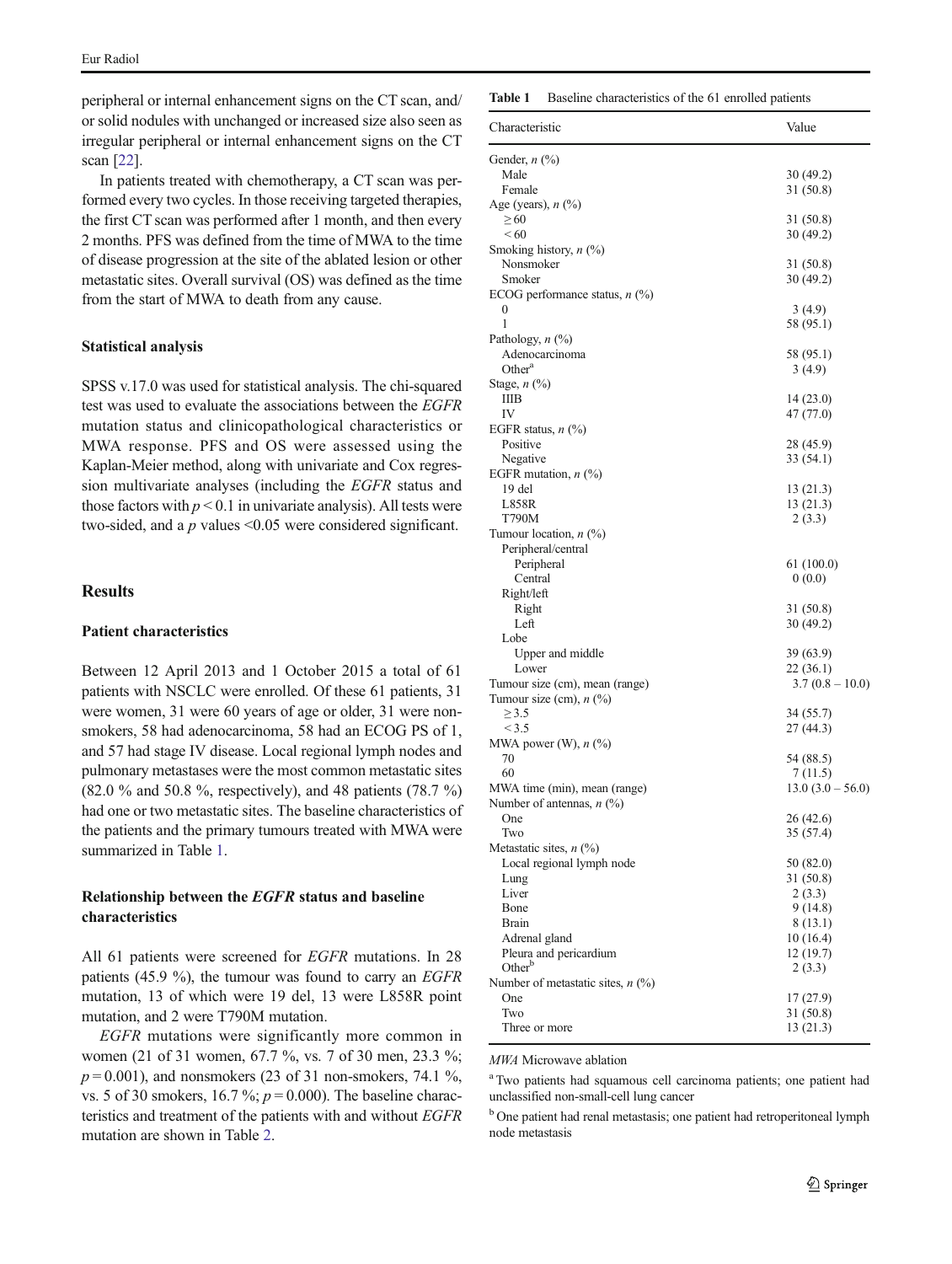<span id="page-3-0"></span>Table 2 Baseline characteristics of patients with and without EGFR mutation

| Characteristic                                     | EGFR-positive    | EGFR-negative    | $p$ value |
|----------------------------------------------------|------------------|------------------|-----------|
| Gender, $n$ $(\%)$                                 |                  |                  |           |
| Male                                               | 7(25.0)          | 23(69.7)         | 0.001     |
| Female                                             | 21(75.0)         | 10(30.3)         |           |
| Age (years), $n$ (%)                               |                  |                  |           |
| $\geq 60$                                          | 10(35.7)         | 21 (63.6)        | 0.055     |
| ${}_{<60}$                                         | 18 (64.3)        | 12(36.4)         |           |
| Smoking history, $n$ (%)                           |                  |                  |           |
| Nonsmoker                                          | 23(82.1)         | 8 (24.2)         | 0.000     |
| Smoker                                             | 5(17.9)          | 25(75.8)         |           |
| ECOG performance status, $n$ (%)                   |                  |                  |           |
| $\boldsymbol{0}$                                   | 2(7.1)           | 1(3.0)           | 0.589     |
| $\mathbf{1}$                                       | 26 (92.9)        | 32 (97.0)        |           |
| Pathology, $n$ $\left(\frac{0}{0}\right)$          |                  |                  |           |
| Adenocarcinoma                                     | 27 (96.4)        | 31 (93.9)        | 1.000     |
| Other                                              | 1(3.6)           | 2(6.1)           |           |
| Stage, $n$ $\left(\frac{9}{0}\right)$              |                  |                  |           |
| IIIB                                               | 4(14.3)          | 10(30.3)         | 0.138     |
| IV                                                 | 24 (85.7)        | 23 (69.7)        |           |
| TKI treatment, $n$ (%)                             |                  |                  |           |
| First-line                                         | 13 (46.4)        | 1(3.0)           | 0.272     |
| Subsequent line                                    | 7(25.0)          | 3(9.1)           |           |
| First-line treatment, $n$ (%)                      |                  |                  |           |
| TKI                                                | 13(3.0)          | 1(3.0)           | 0.001     |
| Chemotherapy                                       | 15(97.0)         | 32 (97.0)        |           |
| First-line chemotherapy regimen, $n$ (%)           |                  |                  |           |
| Pemetrexed                                         | 12(80.0)         | 24 (75.0)        | 1.000     |
| Other                                              | $3(20.0)^a$      | $8(25.0)^{p}$    |           |
| Second-line and subsequent line treatment, $n$ (%) |                  |                  |           |
| Second-line                                        | 11(39.3)         | 13 (39.4)        | 1.000     |
| Subsequent line                                    | 3(10.7)          | 9(27.3)          |           |
| Tumour location                                    |                  |                  |           |
| Peripheral/central                                 |                  |                  |           |
| Peripheral                                         | 28 (100)         | 33 (100)         | 1.000     |
| Central                                            | 0(0)             | 0(0)             |           |
| Right/left                                         |                  |                  |           |
| Right                                              | 17(60.7)         | 14 (42.4)        | 0.154     |
| Left                                               | 11(39.3)         | 19 (57.6)        |           |
| Lobe                                               |                  |                  |           |
| Upper and middle                                   | 17(60.7)         | 22(66.7)         | 0.613     |
| Lower                                              | 11(39.3)         | 11(33.3)         |           |
| Tumour size (cm), mean (range)                     | $3.5(0.8-6.5)$   | $3.9(1.4-10.0)$  |           |
| Tumour size (cm), $n$ (%)                          |                  |                  |           |
| $\geq$ 3.5                                         | 13 (46.4)        | 21 (63.6)        | 0.178     |
| < 3.5                                              | 15(53.6)         | 12(36.4)         |           |
| MWA power (W), $n$ (%)                             |                  |                  |           |
| 70                                                 | 25 (89.3)        | 29 (87.9)        | 1.000     |
| 60                                                 | 3(10.7)          | 4(12.1)          |           |
| MWA time (min), mean (range)                       | $12.7(3.0-32.0)$ | $13.2(4.5-56.0)$ |           |
| Number of antennas, $n$ (%)                        |                  |                  |           |
| One                                                | 14 (50)          | 12 (36.4)        | 0.283     |
| Two                                                | 14(50)           | 21 (63.6)        |           |
|                                                    |                  |                  |           |

MWA Microwave ablation, TKI Tyrosine kinase inhibitor

<sup>a</sup> Three patients received docetaxel

<sup>b</sup> Six, one and one patients received docetaxel, gemcitabine and paclitaxel, respectively

# EGFR status and response to MWA in relation to survival

## Progression-free survival

All patients underwent MWA at the primary tumour site. Among the 28 patients with EGFR mutations, 20 received EGFR-TKIs, as first-line treatment in 13 and as second or subsequent lines of treatment in 7. Another 15 patients were treated with platinum-based combination chemotherapy as first-line treatment, pemetrexed in 12 and docetaxel in 3. Four of the EGFR wild-type patients received EGFR-TKIs, as first-line treatment in one and as second or subsequent lines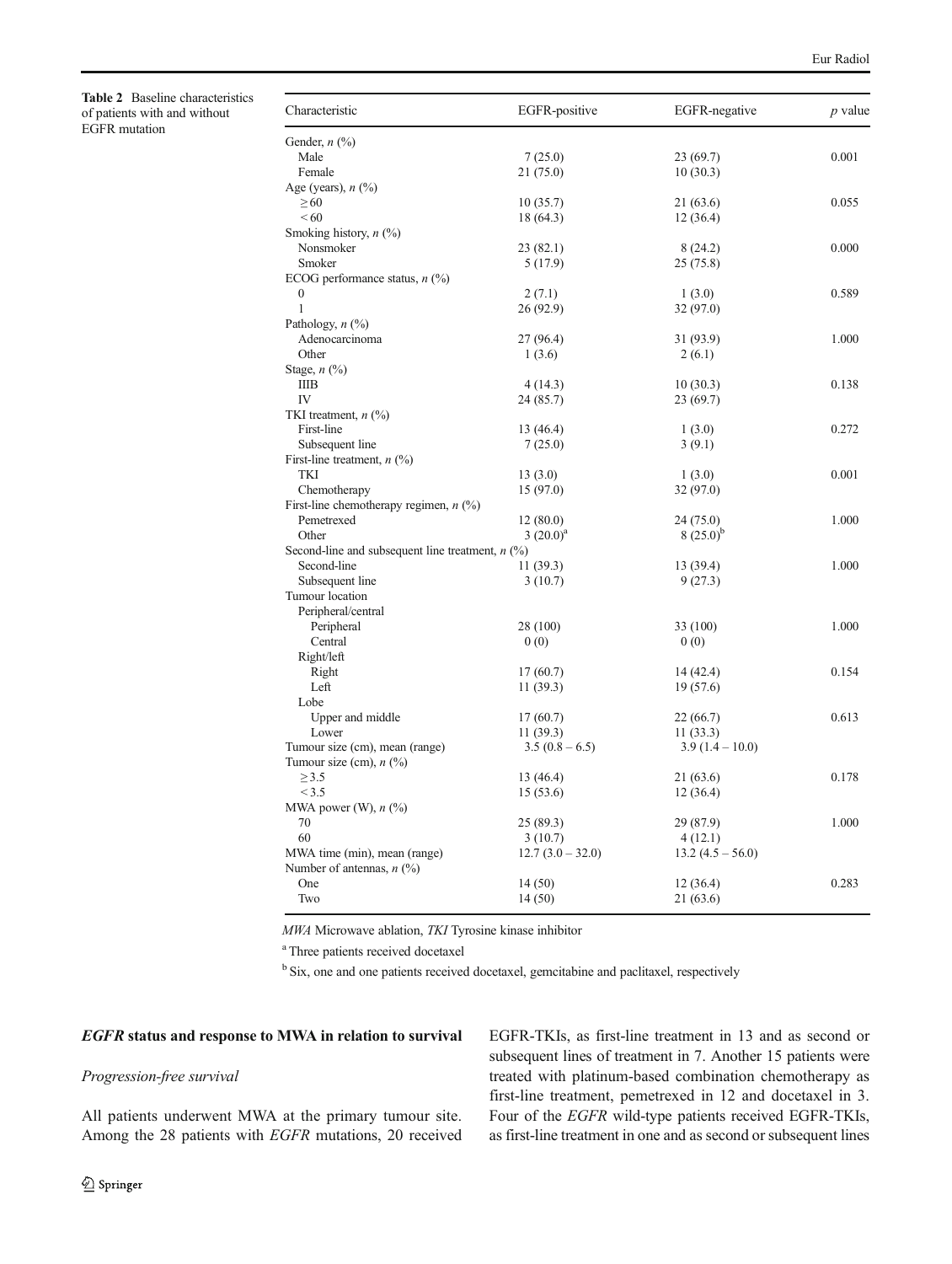of treatment in three. In 32 patients, platinum-based combination chemotherapy was used as first-line treatment (pemetrexed in 24, docetaxel in 6, gemcitabine in 1 and paclitaxel in 1).

Complete ablation was achieved in 46 patients (75.4 %). No correlation between EGFR status and complete ablation was observed (23 of 33 patients, 69.7 %, with EGFR mutant tumours vs. 23 of 28 patients, 82.1 %, with EGFR wild-type tumours;  $p = 0.261$ ).

At the time of the last follow up on 14 November 2015 (median follow-up 16.9 months, range  $2.5 - 36.5$  months) 38 patients had progressed including 24 patients with an EGFR wild-type tumour and 14 with an *EGFR* mutant tumour. The median PFS was 6.2 months (95 % confidence interval, CI,  $4.9 - 7.4$  months) in the whole group of patients. No difference was observed between the two groups. The median PFS was 8.3 months (95  $\%$  CI 3.8 – 12.8 months) in patients with an EGFR mutant tumour, and 5.4 months (95 % CI 3.2 – 7.6 months;  $p = 0.162$ ) in patients with an *EGFR* wild-type tumour (Fig. 1). Patients with complete ablation had longer PFS (7.8 months, 95 % CI 5.0 – 10.6 months, vs. 4.2 months, 95 % CI 2.2 – 6.2 months;  $p = 0.024$ , Fig. [2\)](#page-5-0). PFS was also longer in female patients (8.5 months, 95 % CI 2.3 – 17.6 months, vs. 4.2 months, 95  $\%$  CI 1.6 – 6.8 months;

 $p = 0.011$ ) and those with adenocarcinoma (6.3 months, 95 % CI 4.7 – 7.9 months, vs. 2.3 months, 95 % CI 1.0 – 4.3 months;  $p = 0.010$ , Table [3\)](#page-5-0). In the multivariate analysis including EGFR status, gender, pathology and response to MWA, gender was the only significant prognostic factor for PFS ( $p = 0.032$ ); *EGFR* status, pathology and response to MWA (patients with complete ablation) were not significant prognostic factors for PFS ( $p = 0.579$ ,  $p = 0.216$  and  $p = 0.092$ , respectively; Table [4](#page-5-0)).

#### Overall survival

At the time of data cut-off, 16 patients had died, including 12 patients with an EGFR wild-type tumour and 4 with an EGFR mutant tumour. The median OS was 21.7 months (95 % CI 18.6 – 24.7 months). Kaplan-Meier univariate analysis showed that response to MWA was associated with OS: patients with complete ablation had a median OS of 28.1 months  $(95\% \text{ CI } 22.8 - 33.4 \text{ months})$  and those with incomplete ablation a median OS of 12.6 months (95 % CI 8.7 – 16.5 months;  $p = 0.001$ , Fig. [3\)](#page-6-0). However, *EGFR* mutation status was not associated with OS: patients with an EGFR mutant tumour had a median OS of 17.8 months (95 % CI  $14.1 - 21.5$  months) and those with an *EGFR* wild-type



Fig. 1 Kaplan-Meier curves of PFS in relation to EGFR status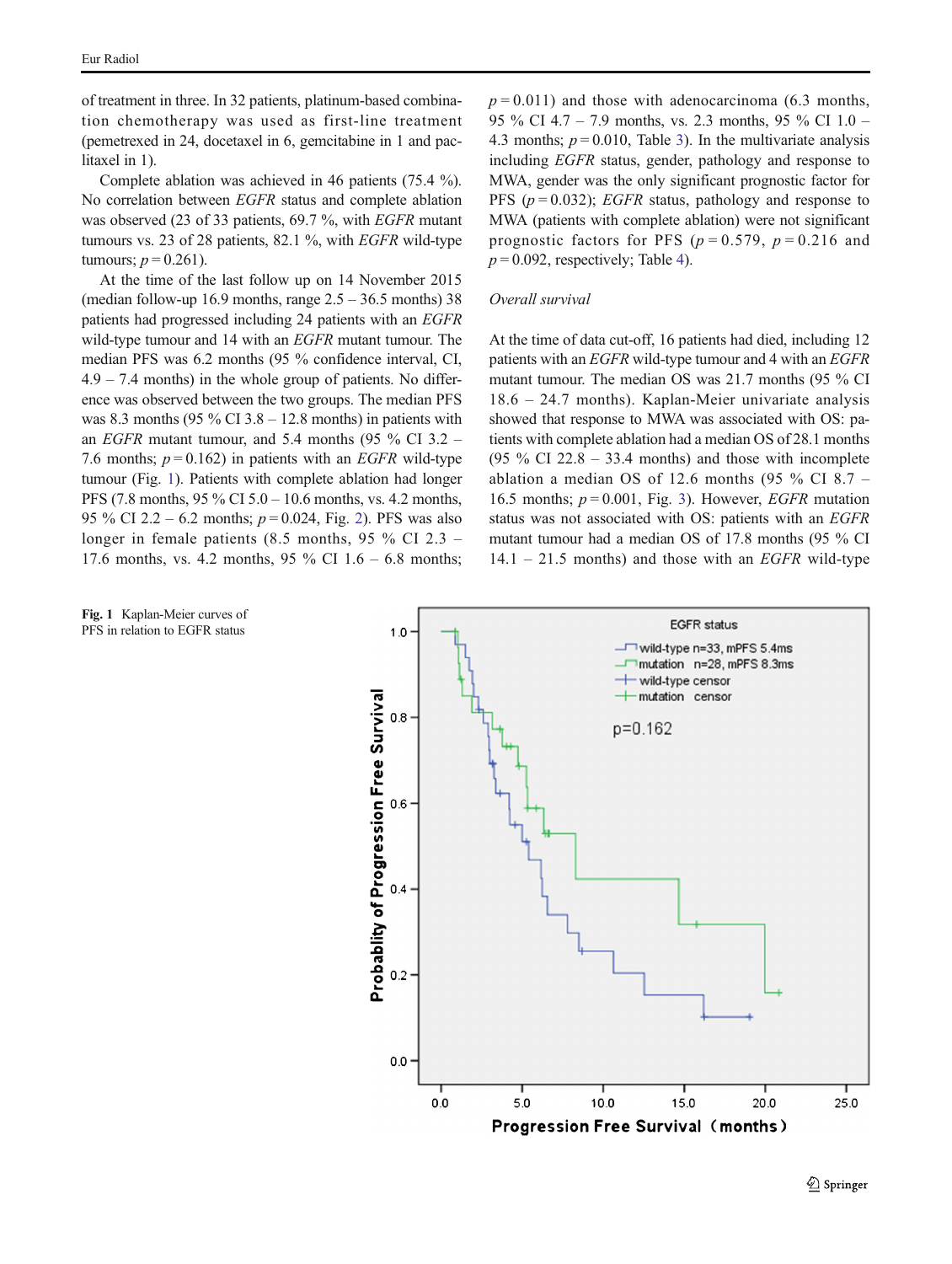<span id="page-5-0"></span>



Table 3 Univariate analysis of progression-free survival

| Variable             | Median PFS (months) | 95 % CI      | <i>p</i> value |
|----------------------|---------------------|--------------|----------------|
| Gender               |                     |              |                |
| Male                 | 4.2                 | $1.6 - 6.8$  | 0.011          |
| Female               | 8.5                 | $2.3 - 17.6$ |                |
| Age                  |                     |              |                |
| $\geq 60$ years      | 5.3                 | $2.9 - 7.7$  | 0.242          |
| $<60$ years          | 7.8                 | $5.0 - 10.6$ |                |
| Smoking history      |                     |              |                |
| Nonsmoker            | 6.3                 | $4.8 - 11.8$ | 0.379          |
| Smoker               | 5.0                 | $3.1 - 6.9$  |                |
| Pathology            |                     |              |                |
| Adenocarcinoma       | 6.3                 | $4.7 - 7.9$  | 0.010          |
| Other                | 2.3                 | $0.3 - 4.3$  |                |
| <b>EGFR</b> mutation |                     |              |                |
| Positive             | 8.3                 | $3.8 - 12.8$ | 0.162          |
| Negative             | 5.4                 | $3.2 - 7.4$  |                |
| Response to MWA      |                     |              |                |
| N <sub>0</sub>       | 4.2                 | $2.2 - 6.2$  | 0.024          |
| Yes                  | 7.8                 | $5.0 - 10.6$ |                |
| <b>TKI</b> treatment |                     |              |                |
| Yes                  | 6.2                 | $4.9 - 7.6$  | 0.782          |
| N <sub>0</sub>       | 6.2                 | $3.1 - 9.2$  |                |

MWA microwave ablation, TKI Tyrosine kinase inhibitor

tumour a median OS of 27.2 months (95 % CI 19.6 – 24.8 months;  $p = 0.209$ , Fig. [4\)](#page-7-0). Furthermore, female patients, patients with adenocarcinoma and patients younger than 60 years also had better OS (Table [5\)](#page-7-0). In the Cox regression multivariate analysis including EGFR mutation status, gender, age, smoking history, histological type and response to MWA, pathology ( $p = 0.002$ ) and response to MWA ( $p = 0.005$ ) were independent prognostic factors for OS (Table [6](#page-7-0)).

# Discussion

In this study, EGFR mutations in NSCLC were more common in women and nonsmokers. The EGFR mutation status was

| <b>Table 4</b> |  |  |  | Multivariate analysis of progression-free survival |  |
|----------------|--|--|--|----------------------------------------------------|--|
|----------------|--|--|--|----------------------------------------------------|--|

| Variable             | OR.   | 95 % CI         | <i>p</i> value |
|----------------------|-------|-----------------|----------------|
| Gender               | 2.190 | $1.068 - 4.491$ | 0.032          |
| Pathology            | 2.249 | $0.622 - 8.125$ | 0.216          |
| <b>EGFR</b> mutation | 0.943 | $0.444 - 2.001$ | 0.879          |
| Response to MWA      | 0.519 | $0.242 - 1.114$ | 0.092          |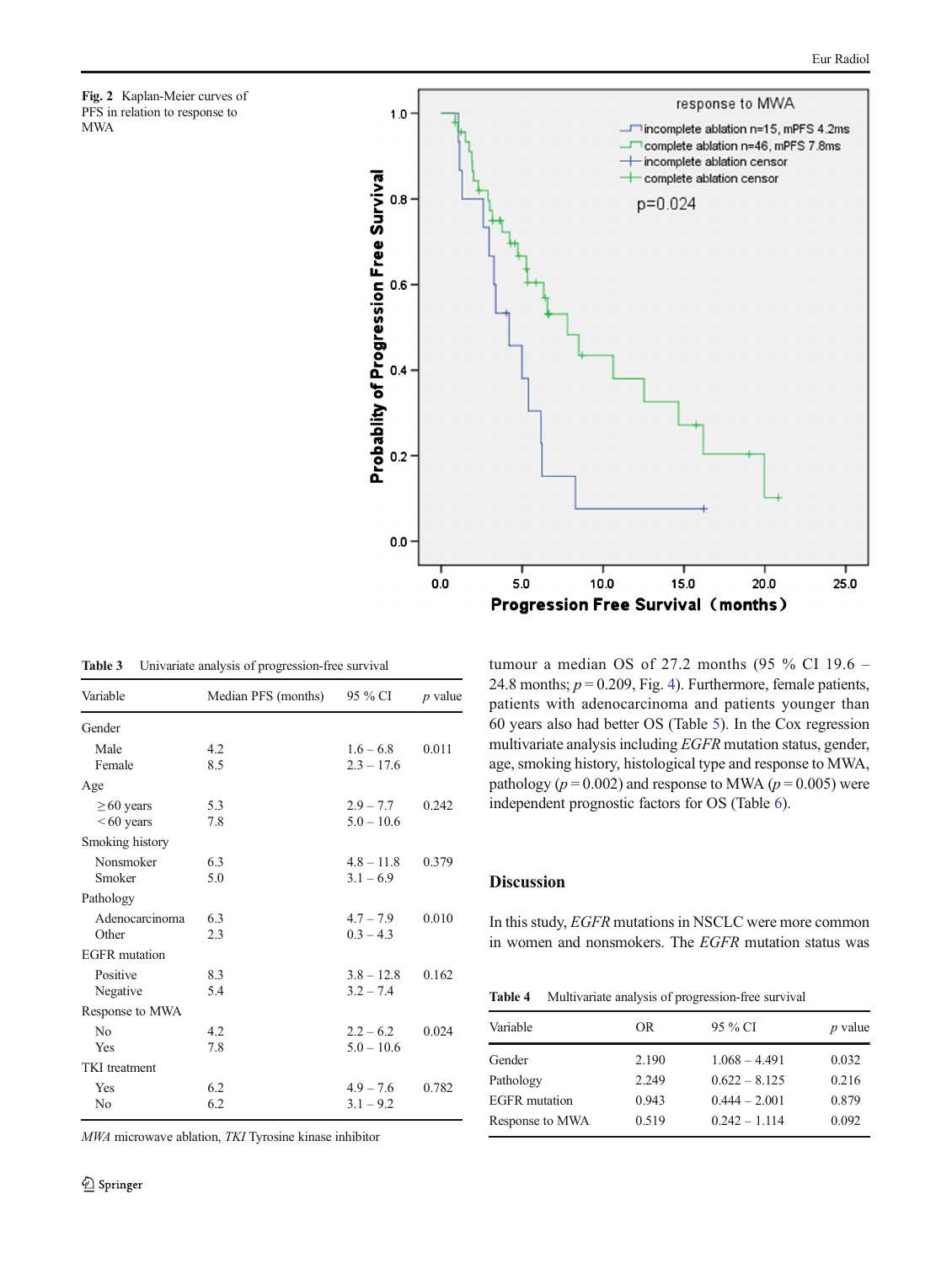<span id="page-6-0"></span>Fig. 3 Kaplan-Meier curves of OS in relation to response to MWA



not related to the outcome of MWA, including response, PFS and OS. Patients with complete ablation had longer PFS and OS. EGFR mutations are characteristic of a unique subtype of NSCLC. Patients with EGFR-sensitive mutations may derive more benefit from EGFR-TKIs than from conventional chemotherapy, leading to both a higher overall response rate and a longer PFS [\[4](#page-8-0)–[7](#page-8-0)], and even extended OS [\[23\]](#page-8-0).

In this study, EGFR mutation was found in the tumours of 45.9 % of the enrolled patients, and was more common in women (67.7  $\%$ ) and nonsmokers (74.1  $\%$ ). These findings are similar to those of previous studies [[16](#page-8-0)]. Previous studies have also shown that *EGFR* mutations are more frequent in adenocarcinomas [[16](#page-8-0)]. Our failure to confirm this finding could have been because of the imbalance in histological tumour types in this study.

Thermal ablation has been widely used for the treatment of several types of solid tumour [[24](#page-8-0)–[28](#page-8-0)]. In this study, we explored the relationship between the EGFR status and response to MWA, as well as survival after the procedure. In contrast to the findings of previous studies of the relationship between EGFR status and radiotherapy, EGFR tumour mutations were not associated with response to MWA, PFS or OS. Das et al. [\[29\]](#page-8-0) found that *EGFR* mutant lung cancer cell lines are  $500 -$ 1,000-fold more sensitive than EGFR wild-type cells to ionizing radiation, and Yagishita et al. [[20\]](#page-8-0) and Mak et al. [\[21](#page-8-0)] found that patients with *EGFR* mutant NSCLC derive greater benefit –from chemoradiotherapy than their counterparts with EGFR wild-type tumours. Several studies have also shown that patients with EGFR mutant lung cancers with brain metastases have longer PFS and local control time after undergoing whole-brain radiation therapy [[17](#page-8-0)–[19](#page-8-0)], which might be a result of different mechanisms of action during these treatments. Radiation could induce DNA double-strand breaks, for which homologous recombination repair and nonhomologous end-joining repair are the common restorative pathways. DNA-dependent protein kinase (DNA-PK) is a key enzyme in nonhomologous end-joining repair, and the protein product from EGFR genes carrying a sensitive mutation is defective in radiation-induced translocation to the nucleus and fails to bind the catalytic and regulatory subunits of DNA-PK [[30](#page-8-0)]. However, the electromagnetic heating in MWA that results from water molecule agitation produces friction and heat, and thus induces cell death via coagulation necrosis, which could not be prevented by cellular repair pathways [[31\]](#page-8-0).

Many factors can influence PFS and OS. Although in this study EGFR status was not associated with survival, patients with complete ablation had longer PFS and OS. Perhaps the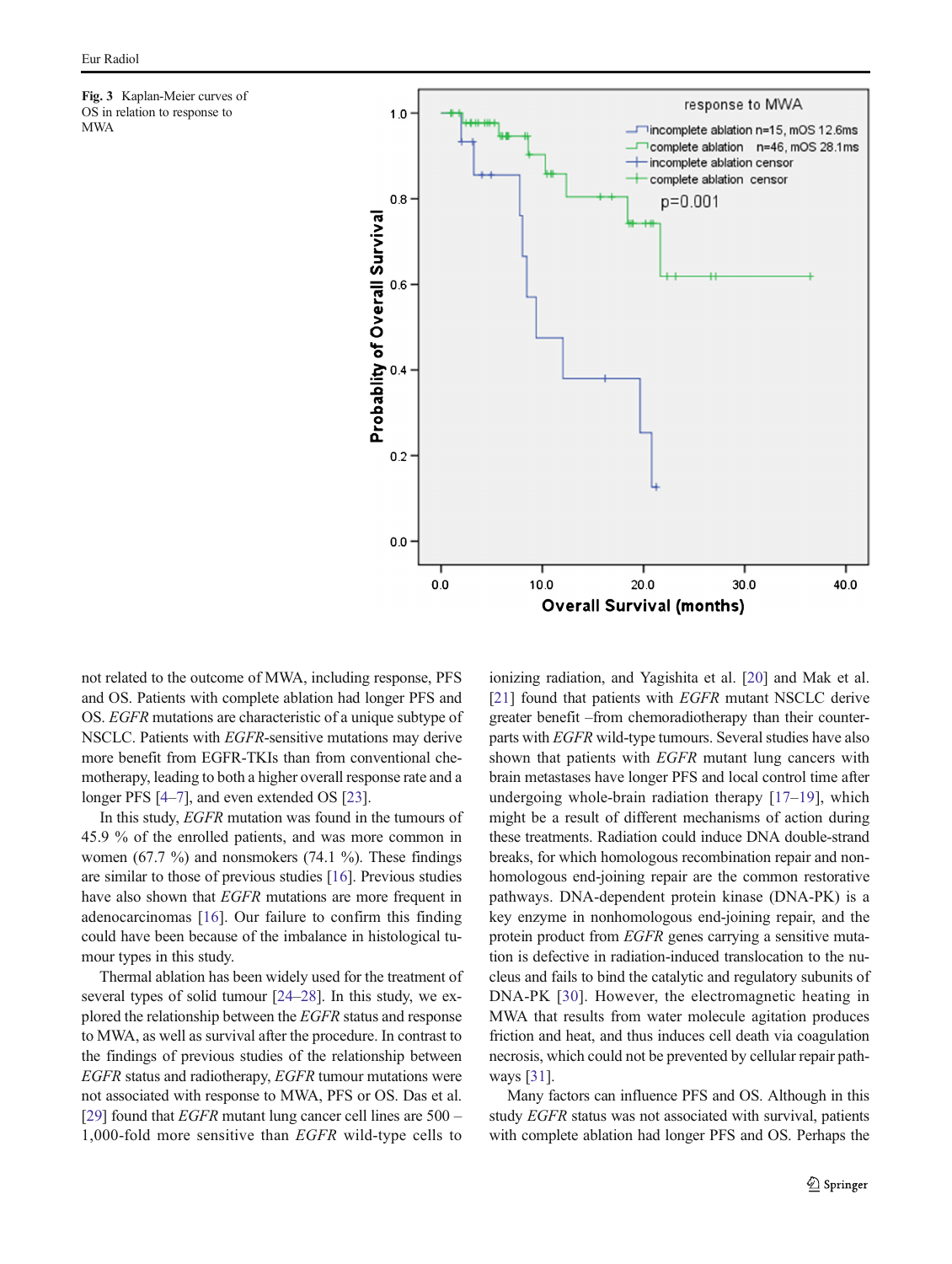<span id="page-7-0"></span>



Table 5 Univariate analyses of overall survival

|                                | Median OS (months) | 95 %CI                         | $\boldsymbol{P}$ |
|--------------------------------|--------------------|--------------------------------|------------------|
| Gender                         |                    |                                |                  |
| Male<br>Female                 | 15.2<br>29.6       | $11.2 - 19.2$<br>$23.5 - 35.8$ | 0.003            |
| Age                            |                    |                                |                  |
| $\geq 60$ years<br>$<60$ years | 16.2<br>23.4       | $12.0 - 24.4$<br>$20.6 - 26.4$ | 0.011            |
| Smoking history                |                    |                                |                  |
| Nonsmoker<br>Smoker            | 28.1<br>15.3       | $21.7 - 34.5$<br>$12.1 - 18.4$ | 0.052            |
| Pathology                      |                    |                                |                  |
| Adenocarcinoma<br>Other        | 24.2<br>4.5        | $19.4 - 29.0$<br>$1.7 - 7.3$   | 0.000            |
| EGFR mutation                  |                    |                                |                  |
| Positive<br>Negative           | 27.2<br>17.8       | $19.6 - 24.8$<br>$14.1 - 21.5$ | 0.209            |
| Response to MWA                |                    |                                |                  |
| N <sub>0</sub><br>Yes          | 12.6<br>28.1       | $8.7 - 16.5$<br>$22.8 - 33.4$  | 0.001            |
| <b>TKI</b> treatment           |                    |                                |                  |
| No<br>Yes                      | 16.2<br>25.3       | $13.0 - 19.5$<br>$18.9 - 31.8$ | 0.279            |

MWA microwave ablation, TKI Tyrosine kinase inhibitor

reduction in tumour burden led to the survival benefit.  $^{18}$ F-Fluorodeoxyglucose positron emission tomography (FDG PET) can be used to assess the prognostic value of a reduction in tumour burden. It is has been demonstrated in nonsurgical NSCLC patients that total metabolic tumour volume, total lesion glycolysis and standardized uptake value can be used as prognostic factors for OS independent of clinical stage [[32\]](#page-9-0). In a study of patients with NSCLC treated with MWA, PET/ CT scans revealed no residual FDG activity in the ablated tumour sites when complete ablation was achieved [[33](#page-9-0)]. Other previously verified prognostic factors such as gender, age and pathology have also been found to be associated with

Table 6 Multivariate analysis of overall survival

| Variable             | OR.    | 95 %CI            | <i>p</i> value |
|----------------------|--------|-------------------|----------------|
| Gender               | 3.631  | $0.627 - 21.013$  | 0.150          |
| Age                  | 6.987  | $1.288 - 37.914$  | 0.024          |
| Smoking history      | 0.631  | $0.076 - 5.230$   | 0.670          |
| Pathology            | 30.370 | $3.604 - 255.919$ | 0.002          |
| <b>EGFR</b> mutation | 2.930  | $0.451 - 19.306$  | 0.259          |
| Response to MWA      | 0.201  | $0.065 - 0.623$   | 0.005          |

MWA Microwave ablation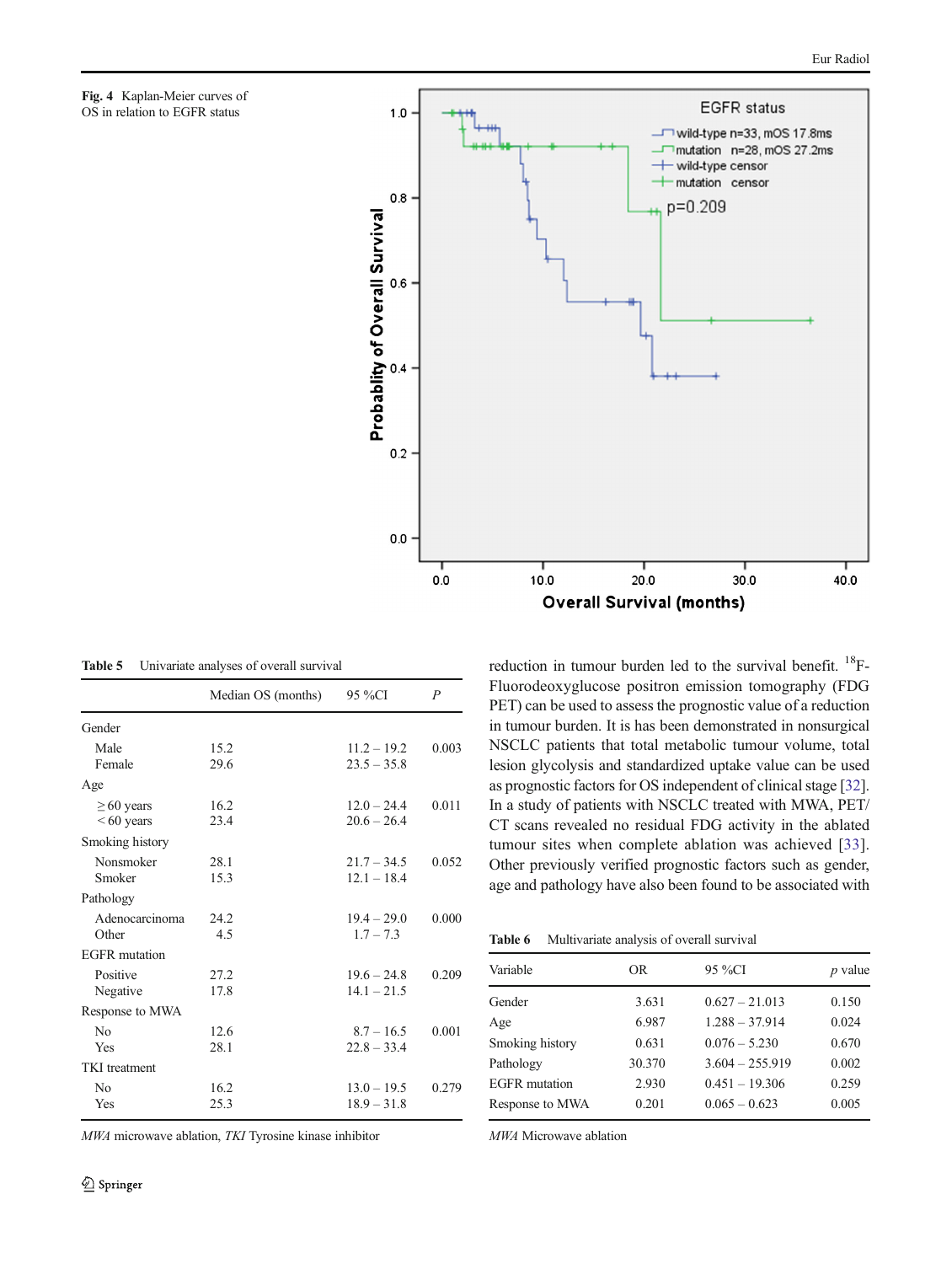<span id="page-8-0"></span>survival [17–21, [34,](#page-9-0) [35\]](#page-9-0). Patients aged less than 60 years had longer OS than patients aged 60 years or more.

In conclusion, the *EGFR* status was not related to the outcomes of MWA treatment in NSCLC, but the response to MWA was a predictor of survival. However, owing to the small sample size, this conclusion needs verification.

Acknowledgments The scientific guarantor of this publication is Xin Ye. The authors declare no relationships with any companies whose products or services may be related to the subject matter of the article. This study received funding from Shandong Province Medical and Health Science and Technology Development Projects (2014WS0346). Zhigang Wei has significant statistical expertise. Institutional Review Board approval was obtained. Written informed consent was obtained from all subjects (patients) in this study. None of the study subjects or cohorts have been previously reported. This retrospective observational study was performed at one institution.

## References

- 1. Chen W, Zheng R, Zhang S et al (2014) Annual report on status of cancer in China, 2010. Chin J Cancer Res 26(1):48–58
- Schiller JH, Harrington D, Belani CP et al (2002) Comparison of four chemotherapy regimens for advanced non-small-cell lung cancer. N Engl J Med 346:92–98
- 3. Scagliotti GV, Parikh P, von Pawel J et al (2008) Phase III study comparing cisplatin plus gemcitabine with cisplatin plus pemetrexed in chemotherapy-naive patients with advanced-stage non-small-cell lung cancer. J Clin Oncol 26(21):3543–3551
- 4. Mok TS, Wu YL, Thongprasert S et al (2009) Gefitinib or carboplatin-paclitaxel in pulmonary adenocarcinoma. N Engl J Med 361:947–957
- 5. Rosell R, Moran T, Queralt C et al (2009) Screening for epidermal growth factor receptor mutations in lung cancer. N Engl J Med 361: 958–967
- 6. Maemondo M, Inoue A, Kobayashi K et al (2010) Gefitinib or chemotherapy for non-small-cell lung cancer with mutated EGFR. N Engl J Med 362:2380–2388
- 7. Mitsudomi T, Morita S, Yatabe Y et al (2010) Gefitinib versus cisplatin plus docetaxel in patients with non-small-cell lung cancer harbouring mutations of the epidermal growth factor receptor (WJTOG3405): an open label, randomised phase 3 trial. Lancet Oncol 11:121–128
- Zhou C, Wu YL, Chen G et al (2011) Erlotinib versus chemotherapy as first-line treatment for patients with advanced EGFR mutation-positive non-small-cell lung cancer (OPTIMAL, CTONG-0802): a multicentre, open-label, randomised, phase 3 study. Lancet Oncol 12:735–742
- 9. Takahashi T, Sonobe M, Kobayashi M et al (2010) Clinicopathologic features of non-small-cell lung cancer with EML4-ALK fusion gene. Ann Surg Oncol 17:889–897
- 10. Kwak EL, Bang YJ, Camidge DR et al (2010) Anaplastic lymphoma kinase inhibition in non-small-cell lung cancer. N Engl J Med 363(18):1693–1703
- 11. Liu H, Steinke K (2013) High-powered percutaneous microwave ablation of stage I medically inoperable non‐small cell lung cancer: a preliminary study. J Med Imaging Radiat Oncol 57(4):466–474
- 12. Lu Q, Cao W, Huang L et al (2012) CT-guided percutaneous microwave ablation of pulmonary malignancies: results in 69 cases. World J Surg Oncol 10:80
- 13. Carrafiello G, Mangini M, De Bernardi I et al (2010) Microwave ablation therapy for treating primary and secondary lung tumours: technical note. Radiol Med 115(6):962–974
- 14. Wei Z, Ye X, Yang X et al (2015) Microwave ablation in combination with chemotherapy for the treatment of advanced non-small cell lung cancer. Cardiovasc Intervent Radiol 38(1):135–142
- 15. Wei Z, Ye X, Yang X et al (2015) Microwave ablation plus chemotherapy improved progression-free survival of advanced non-small cell lung cancer compared to chemotherapy alone. Med Oncol 32(2):464
- 16. Thatcher N, Chang A, Parikh P et al (2005) Gefitinib plus best supportive care in previously treated patients with refractory advanced non-small-cell lung cancer: results from a randomised, placebo-controlled, multicentre study (Iressa Survival Evaluation in Lung Cancer). Lancet 366:1527–1537
- 17. Gow CH, Chien CR, Chang YL et al (2008) Radiotherapy in lung adenocarcinoma with brain metastases: effects of activating epidermal growth factor receptor mutations on clinical response. Clin Cancer Res 14(1):162–168
- 18. Eichler AF, Kahle KT, Wang DL et al (2010) EGFR mutation status and survival after diagnosis of brain metastasis in nonsmall cell lung cancer. Neuro Oncol 12(11):1193–1199
- 19. Lee HL, Chung TS, Ting LL et al (2012) EGFR mutations are associated with favorable intracranial response and progressionfree survival following brain irradiation in non-small cell lung cancer patients with brain metastases. Radiat Oncol 7:181
- 20. Yagishita S, Horinouchi H, Katsui Taniyama T et al (2015) Epidermal growth factor receptor mutation is associated with longer local control after definitive chemoradiotherapy in patients with stage III nonsquamous non-small-cell lung cancer. Int J Radiat Oncol Biol Phys 91(1):140–148
- 21. Mak RH, Doran E, Muzikansky A et al (2011) Outcomes after combined modality therapy for EGFR-mutant and wild-type locally advanced NSCLC. Oncologist 16(6):886–895
- 22. Ye X, Fan WJ, Chen JH et al (2015) Chinese expert consensus workshop report: guidelines for thermal ablation of primary and metastatic lung tumors. Thorac Cancer 6:112–121
- 23. Yang JC, Wu YL, Schuler M et al (2015) Afatinib versus cisplatinbased chemotherapy for EGFR mutation-positive lung adenocarcinoma (LUX-Lung 3 and LUX-Lung 6): analysis of overall survival data from two randomised, phase 3 trials. Lancet Oncol 16(2):141–151
- 24. Deschamps F, Farouil G, Ternes N et al (2014) Thermal ablation techniques: a curative treatment of bone metastases in selected patients? Eur Radiol 24(8):1971–1980
- 25. Qian GJ, Wang N, Shen Q et al (2012) Efficacy of microwave versus radiofrequency ablation for treatment of small hepatocellular carcinoma: experimental and clinical studies. Eur Radiol 22(9): 1983–1990
- 26. Yu J, Liang P, Yu XL et al (2015) Local tumour progression after ultrasound-guided microwave ablation of liver malignancies: risk factors analysis of 2529 tumours. Eur Radiol 25(4):1119–1126
- 27. Nour-Eldin NE, Naguib NN, Mack M et al (2011) Pulmonary hemorrhage complicating radiofrequency ablation, from mild hemoptysis to life-threatening pattern. Eur Radiol 21(1):197–204
- 28. Gillams AR, Lees WR (2008) Radiofrequency ablation of lung metastases: factors influencing success. Eur Radiol 18(4):672–677
- 29. Das AK, Sato M, Story MD et al (2006) Non-small-cell lung cancers with kinase domain mutations in the epidermal growth factor receptor are sensitive to ionizing radiation. Cancer Res 66(19): 9601–9608
- 30. Das AK, Chen BP, Story MD et al (2007) Somatic mutations in the tyrosine kinase domain of epidermal growth factor receptor (EGFR) abrogate EGFR-mediated radioprotection in non-small cell lung carcinoma. Cancer Res 67(11):5267–5274
- 31. Lubner MG, Brace CL, Hinshaw JL et al (2010) Microwave tumor ablation: mechanism of action, clinical results, and devices. J Vasc Interv Radiol 21(8 Suppl):S192–S203